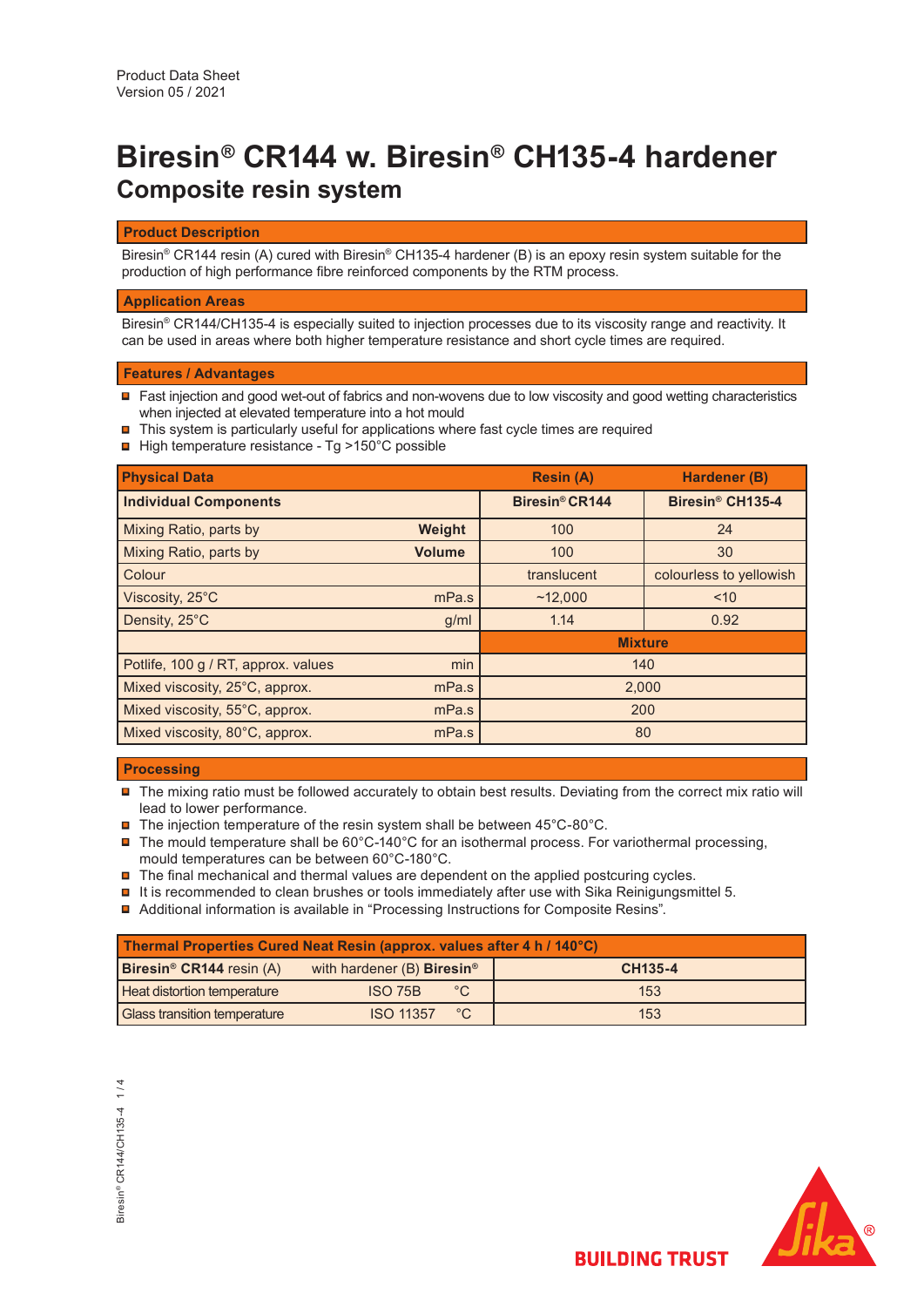

**Viscosity Development of Biresin® CR144-Resin (A) with CH135-4 Hardener (B) at Various Temperatures**



Biresin® CR144/CH135-4 2/4 Biresin® CR144/CH135-4 2 / 4



**BUILDING TRUST**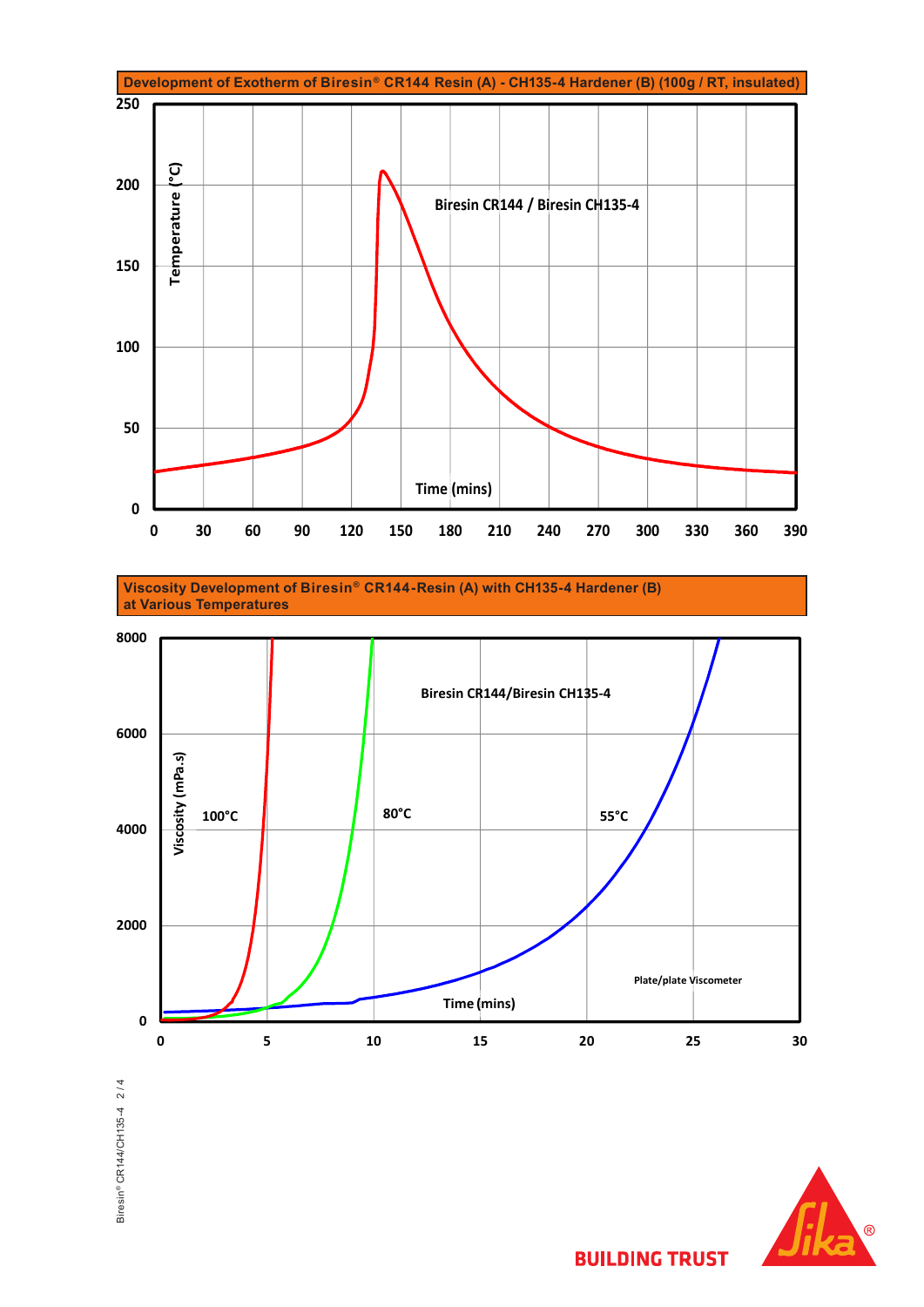| Typical Mechanical Properties of Fully Cured Neat Resin, (approx. values after 4 h / 140°C) |                                        |                   |                |  |  |  |
|---------------------------------------------------------------------------------------------|----------------------------------------|-------------------|----------------|--|--|--|
| Biresin <sup>®</sup> CR144 resin (A)                                                        | with hardener (B) Biresin <sup>®</sup> |                   | <b>CH135-4</b> |  |  |  |
| Tensile strength                                                                            | <b>ISO 527</b>                         | <b>MPa</b>        | 91             |  |  |  |
| <b>Tensile E-Modulus</b>                                                                    | <b>ISO 527</b>                         | <b>MPa</b>        | 2,750          |  |  |  |
| Tensile Elongation (at break)                                                               | <b>ISO 527</b>                         | $\%$              | 6.0            |  |  |  |
| Flexural strength                                                                           | <b>ISO 178</b>                         | <b>MPa</b>        | 135            |  |  |  |
| <b>Flexural E-Modulus</b>                                                                   | <b>ISO 178</b>                         | <b>MPa</b>        | 2,850          |  |  |  |
| Compressive strength                                                                        | <b>ISO 604</b>                         | <b>MPa</b>        | 123            |  |  |  |
| Density                                                                                     | <b>ISO 1183</b>                        | q/ml              | 1.14           |  |  |  |
| Shore hardness                                                                              | <b>ISO 868</b>                         | -                 | D86            |  |  |  |
| Impact resistance                                                                           | <b>ISO 179</b>                         | kJ/m <sup>2</sup> | 24             |  |  |  |

| <b>Packaging (net weight, kg)</b>         |       |     |    |  |
|-------------------------------------------|-------|-----|----|--|
| Biresin® CR144 resin (A)                  | 1.000 | 200 |    |  |
| Biresin <sup>®</sup> CH135-4 hardener (B) | 850   | 180 | 26 |  |

#### **Storage**

- Minimum shelf life of Biresin® CR144 resin (A) is 24 month and of Biresin® CH135-4 hardener (B) is 12  $\,$ month under room conditions (18 - 25°C), when stored in original unopened containers.
- After prolonged storage at low temperature, crystallisation of resin (A) may occur. This is easily removed by warming up for a sufficient time a minimum of 60°C.
- $\blacksquare$  Containers must be closed tightly immediately after use. The residual material needs to be used up as soon as possible.

## **Health and Safety Information**

For information and advice on the safe handling, storage and disposal of chemical products, users shall refer to the most recent Safety Data Sheet (SDS) containing physical, ecological, toxicological and other safety related data.

#### **Disposal considerations**

Product Recommendations: Must be disposed of in a special waste disposal unit in accordance with the corresponding regulations.

Packaging Recommendations: Completely emptied packagings can be given for recycling. Packaging that cannot be cleaned should be disposed of as product waste.

# **Source of Data**

All technical data stated in this Product Data Sheet are based on laboratory tests. Actual measured data may vary due to circumstances beyond our control.